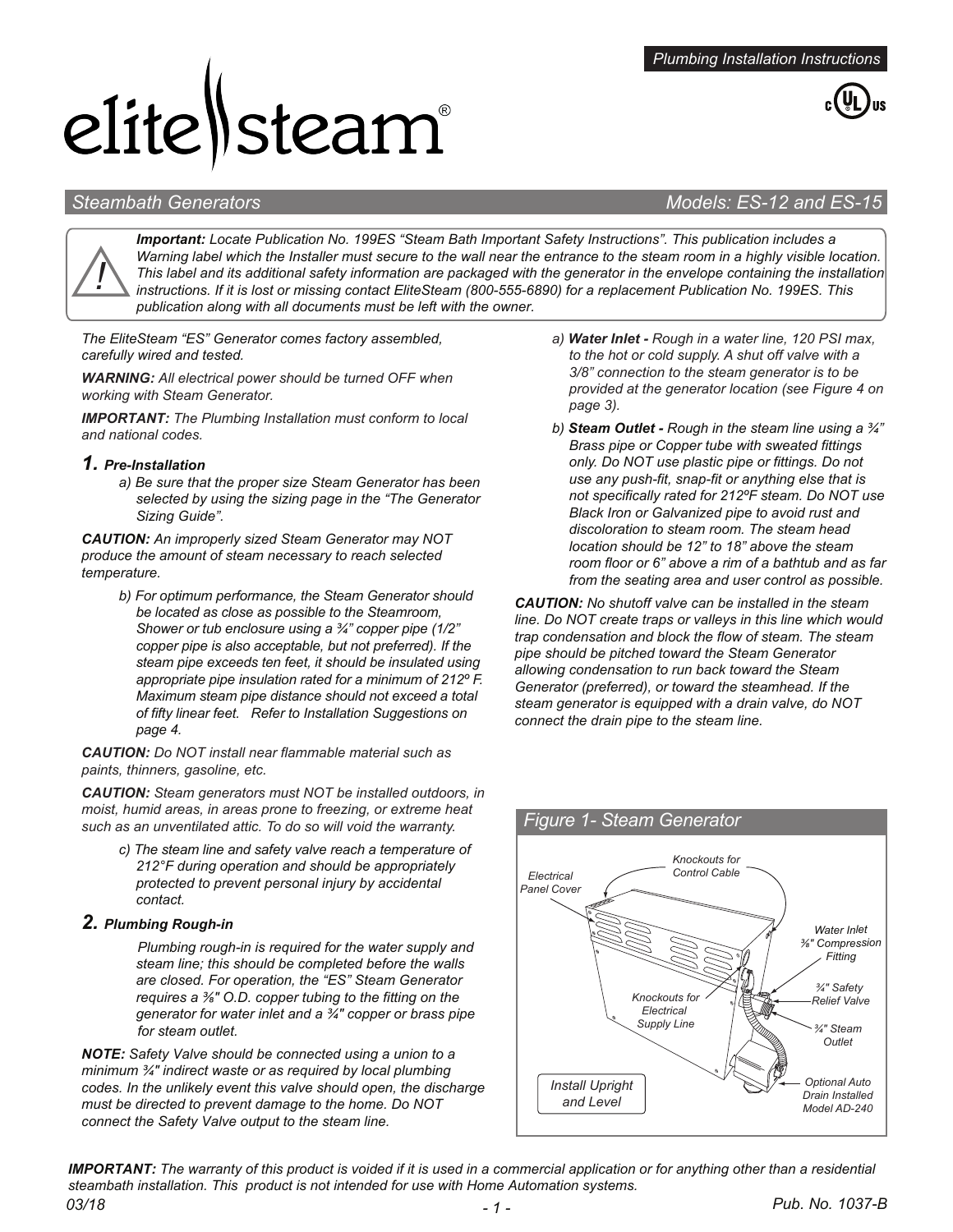# *Installation Instructions Models: ES-12 and ES-15*

### *3. Steam Generator Installation*

*The Steam Generator should be mounted in a location convenient for hook-up and service by the plumber and electrician.*

*CAUTION: The Steam Generator is designed to be used ONLY in an upright and level position; to do otherwise would damage the unit and void the warranty.*

- *a) The Steam Generator can be mounted to a wall or set on the floor. However, the unit must be secured. To secure the unit to a vertical wall, loosen the two screws holding the electrical access cover, remove cover (see Figure 1). Located inside the cabinet near the top left and right corners are mounting holes. Place top cover back and secure.*
- *b) Connect the ⅜" water inlet to a shut off valve as described in Section 2.a. The valve must be kept in an open position during normal operation. In an area where water hammer is a problem install a water hammer arrestor in the line. Refer to Figure 2.*

 *IMPORTANT: Do NOT use a "saddle valve" or piercing type valve for water connection.*

*c) Connect the steam line from rough-in location described in Section 2 to the ¾" nipple on the Steam Generator using a union.*

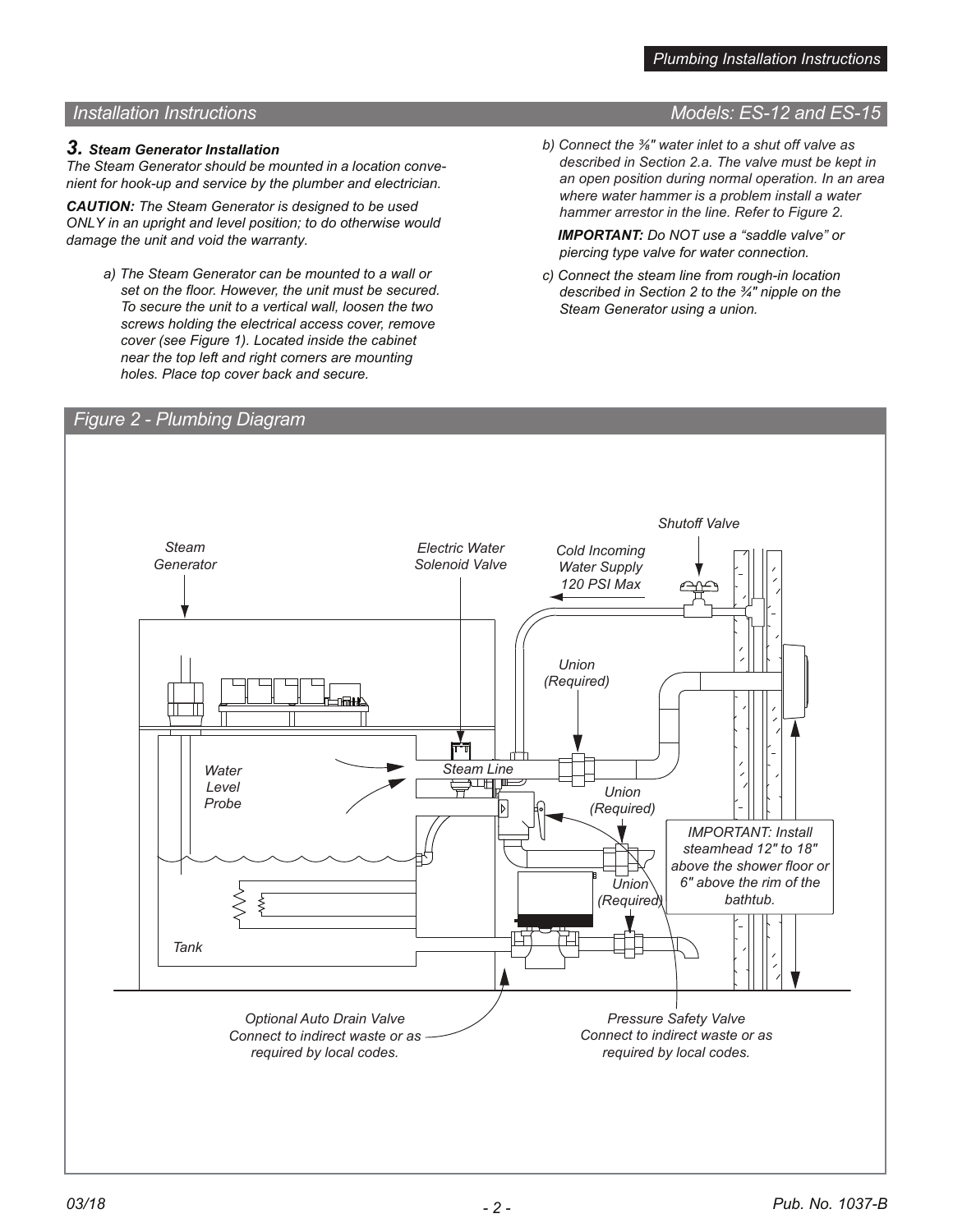

*IMPORTANT: Union MUST be used on Steam Line, Safety Relief Valve, and Drainline.*